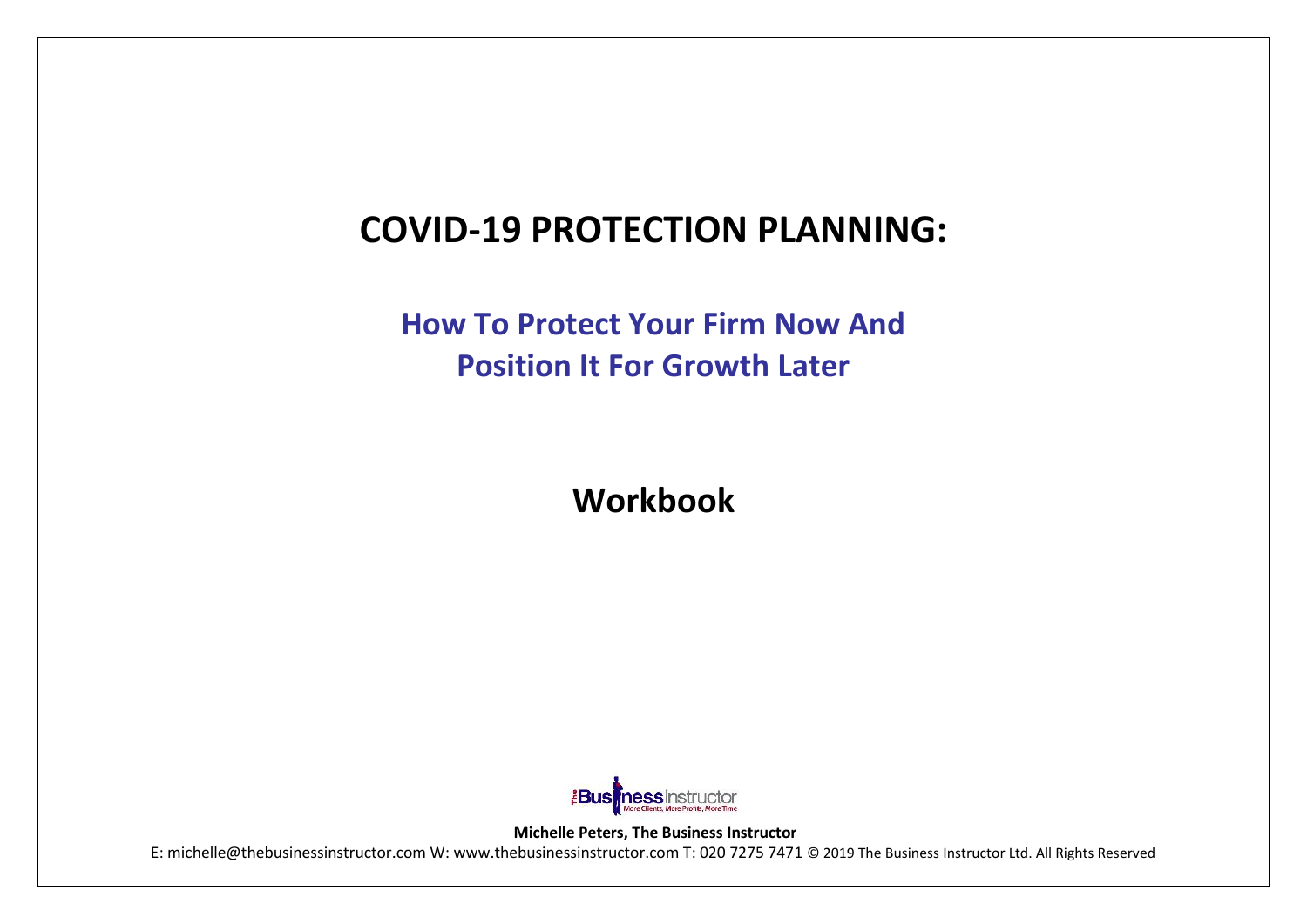| <b>NOTES</b>  |     |  |  |  |            |
|---------------|-----|--|--|--|------------|
|               |     |  |  |  | <b>COL</b> |
|               | a c |  |  |  |            |
|               |     |  |  |  |            |
| ALC: NOTES    |     |  |  |  | na.        |
|               |     |  |  |  | œ          |
|               |     |  |  |  |            |
|               |     |  |  |  |            |
|               |     |  |  |  |            |
|               |     |  |  |  |            |
|               |     |  |  |  |            |
|               |     |  |  |  |            |
|               |     |  |  |  | 76         |
|               |     |  |  |  |            |
|               |     |  |  |  |            |
|               |     |  |  |  |            |
|               |     |  |  |  |            |
|               |     |  |  |  |            |
|               |     |  |  |  |            |
|               |     |  |  |  |            |
|               |     |  |  |  |            |
|               |     |  |  |  |            |
|               |     |  |  |  |            |
|               |     |  |  |  |            |
|               |     |  |  |  |            |
|               |     |  |  |  |            |
|               |     |  |  |  |            |
|               |     |  |  |  |            |
|               |     |  |  |  |            |
|               |     |  |  |  |            |
|               |     |  |  |  |            |
|               |     |  |  |  |            |
|               |     |  |  |  |            |
|               |     |  |  |  |            |
|               |     |  |  |  |            |
|               |     |  |  |  |            |
|               |     |  |  |  |            |
|               |     |  |  |  |            |
|               |     |  |  |  |            |
|               |     |  |  |  |            |
|               |     |  |  |  |            |
|               |     |  |  |  |            |
|               |     |  |  |  |            |
|               |     |  |  |  |            |
|               |     |  |  |  |            |
|               |     |  |  |  |            |
| w             |     |  |  |  |            |
| $\mathcal{L}$ |     |  |  |  |            |
|               |     |  |  |  |            |
|               |     |  |  |  |            |
| $\sim$        |     |  |  |  |            |
|               |     |  |  |  |            |
| $-100$        |     |  |  |  |            |
|               |     |  |  |  |            |

 $\mathbf{I}$ 



**Michelle Peters, The Business Instructor**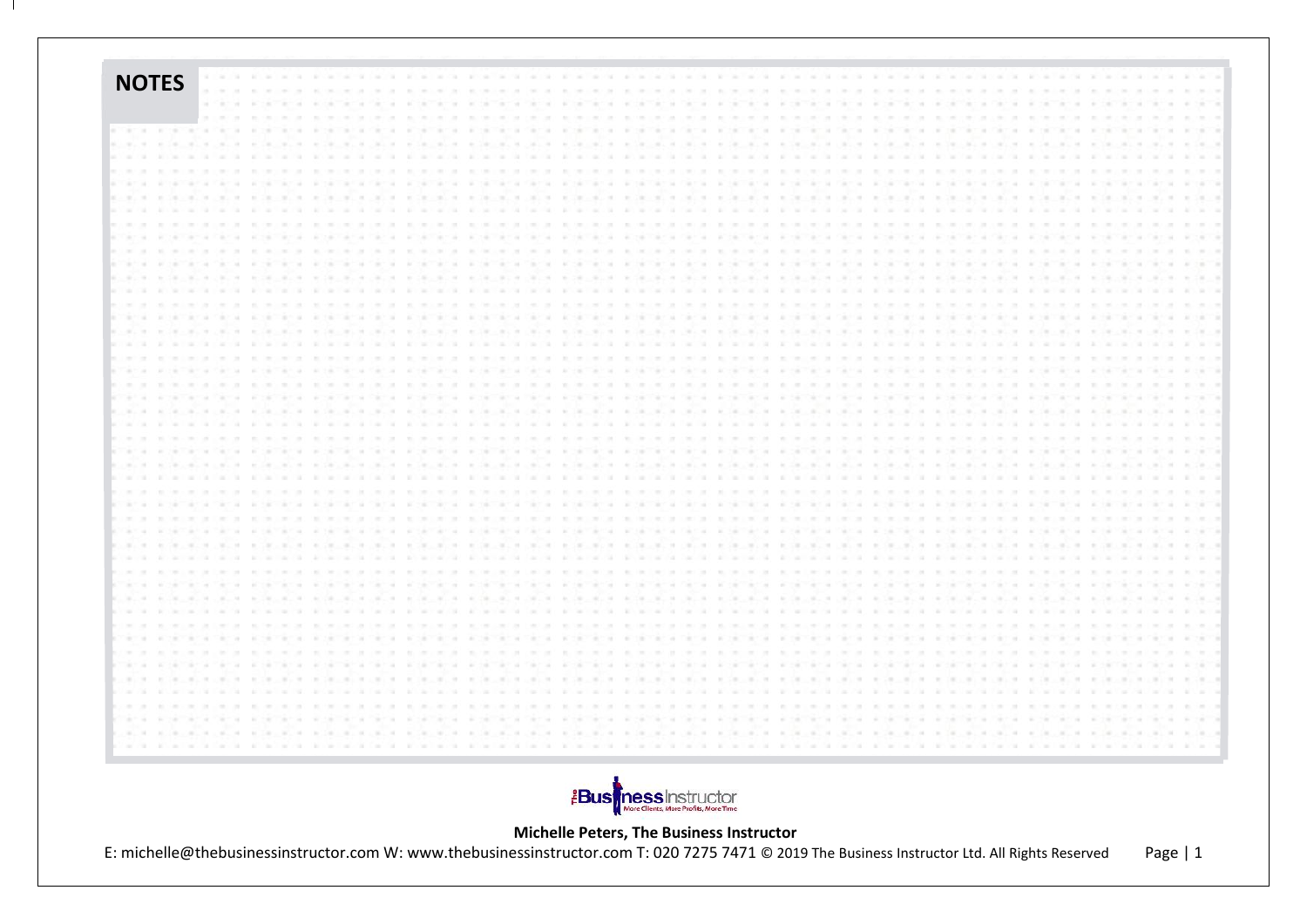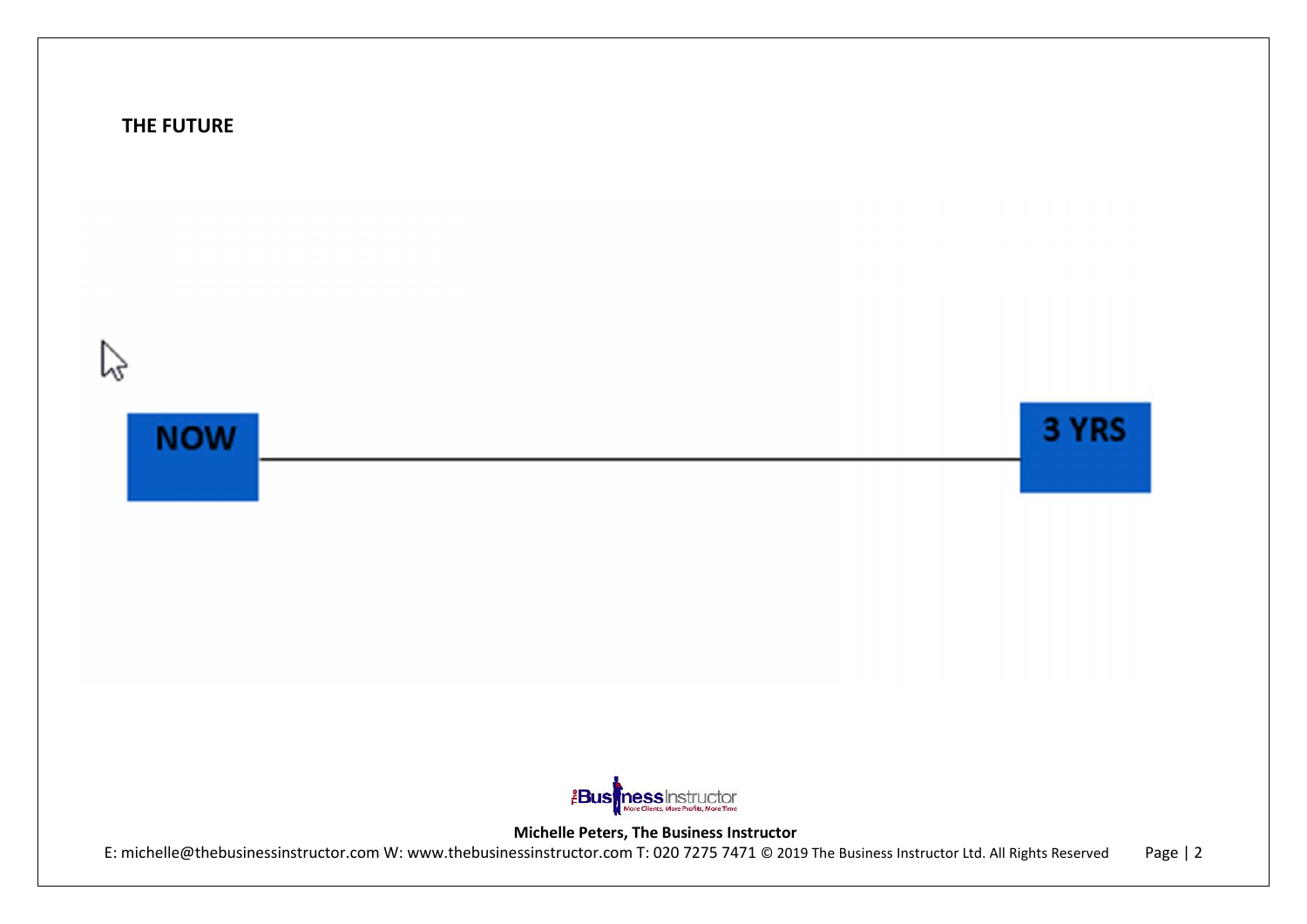### **THE SOLUTION: PROTECTION PLANNING FORMULA**





**Michelle Peters, The Business Instructor**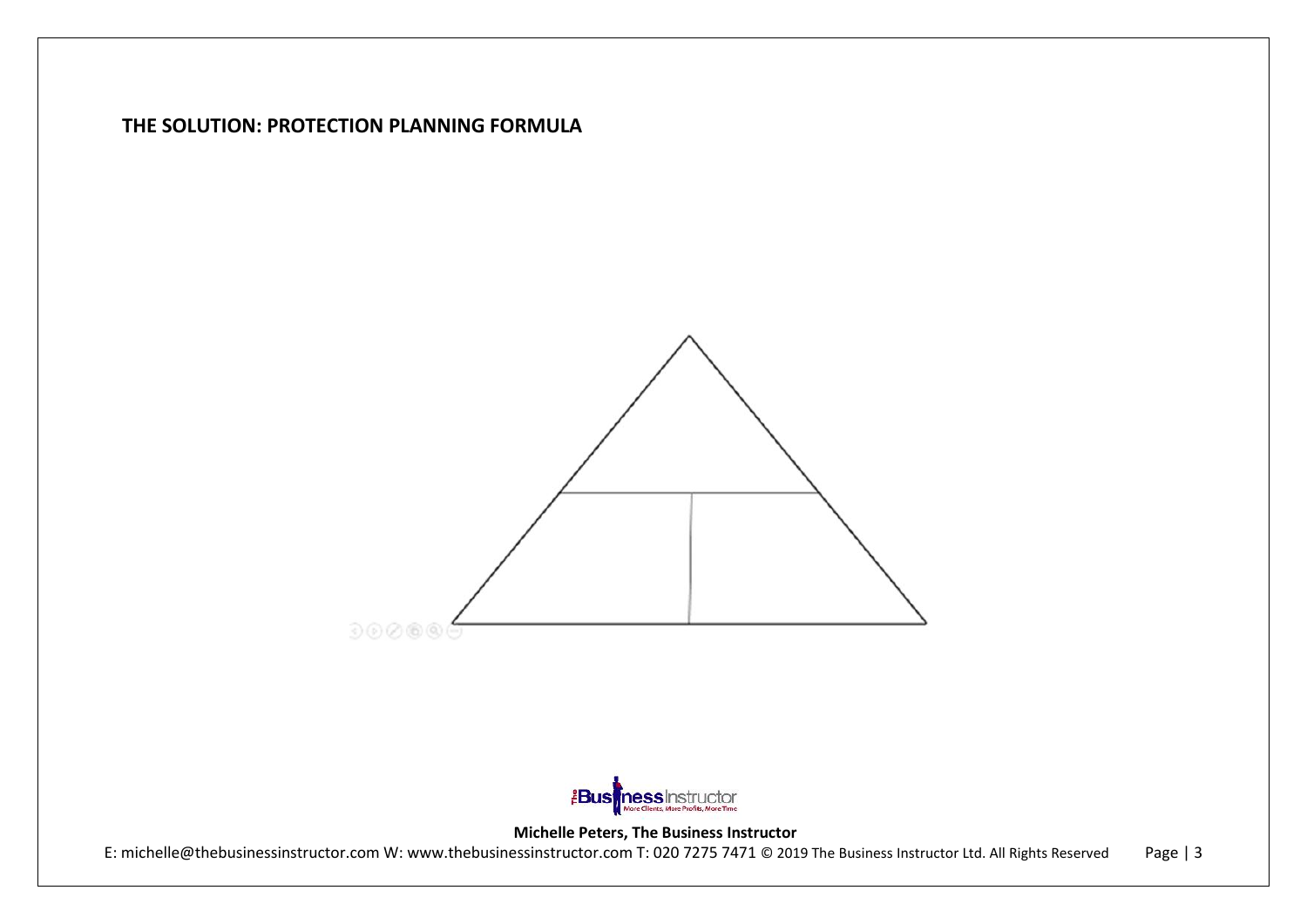## **3 KEY PRINCIPLES FOR PROECTION PLANNING**

| Principle                                                                                                            | <b>Notes</b> |  |  |
|----------------------------------------------------------------------------------------------------------------------|--------------|--|--|
| 1. Protect                                                                                                           |              |  |  |
| (a) You and Your Team                                                                                                |              |  |  |
| (b) Cashflow                                                                                                         |              |  |  |
|                                                                                                                      |              |  |  |
| (c) Clients                                                                                                          |              |  |  |
|                                                                                                                      |              |  |  |
|                                                                                                                      |              |  |  |
| What do you most need to<br>protect right now?                                                                       |              |  |  |
|                                                                                                                      |              |  |  |
|                                                                                                                      |              |  |  |
|                                                                                                                      |              |  |  |
| <b>Expertise Advised Advised Advised Advised Advised Advised Advised Advised Advised Advised Advised Advised Adv</b> |              |  |  |



**Michelle Peters, The Business Instructor**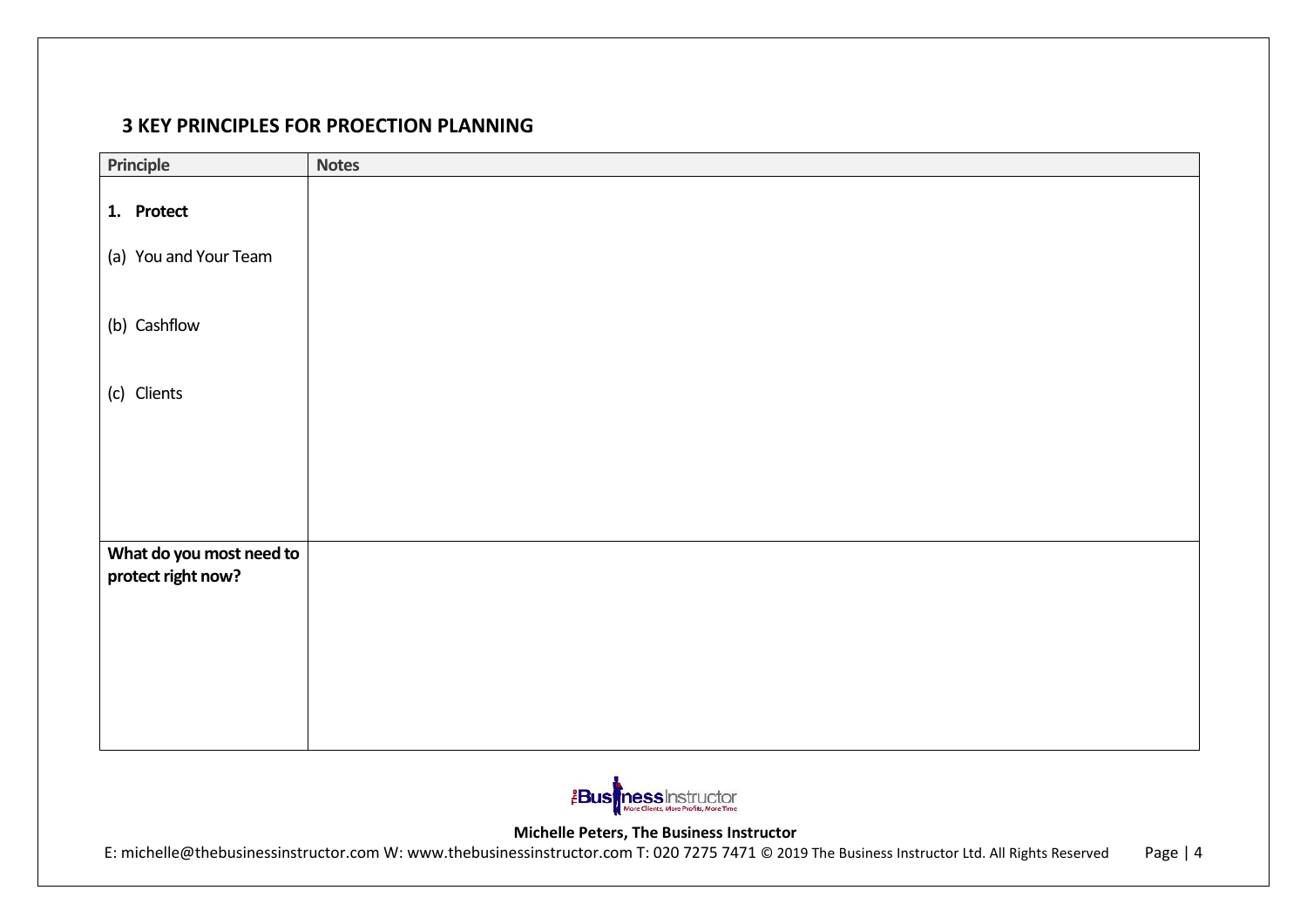| 2. Personal Leadership   |  |
|--------------------------|--|
|                          |  |
| (a) Yourself             |  |
|                          |  |
|                          |  |
| (b) Your Team            |  |
|                          |  |
|                          |  |
|                          |  |
|                          |  |
| (c) Your Clients         |  |
|                          |  |
|                          |  |
|                          |  |
|                          |  |
|                          |  |
| What do you most need to |  |
| upgrade about your       |  |
| leadership?              |  |
|                          |  |
|                          |  |
|                          |  |
|                          |  |



**Michelle Peters, The Business Instructor**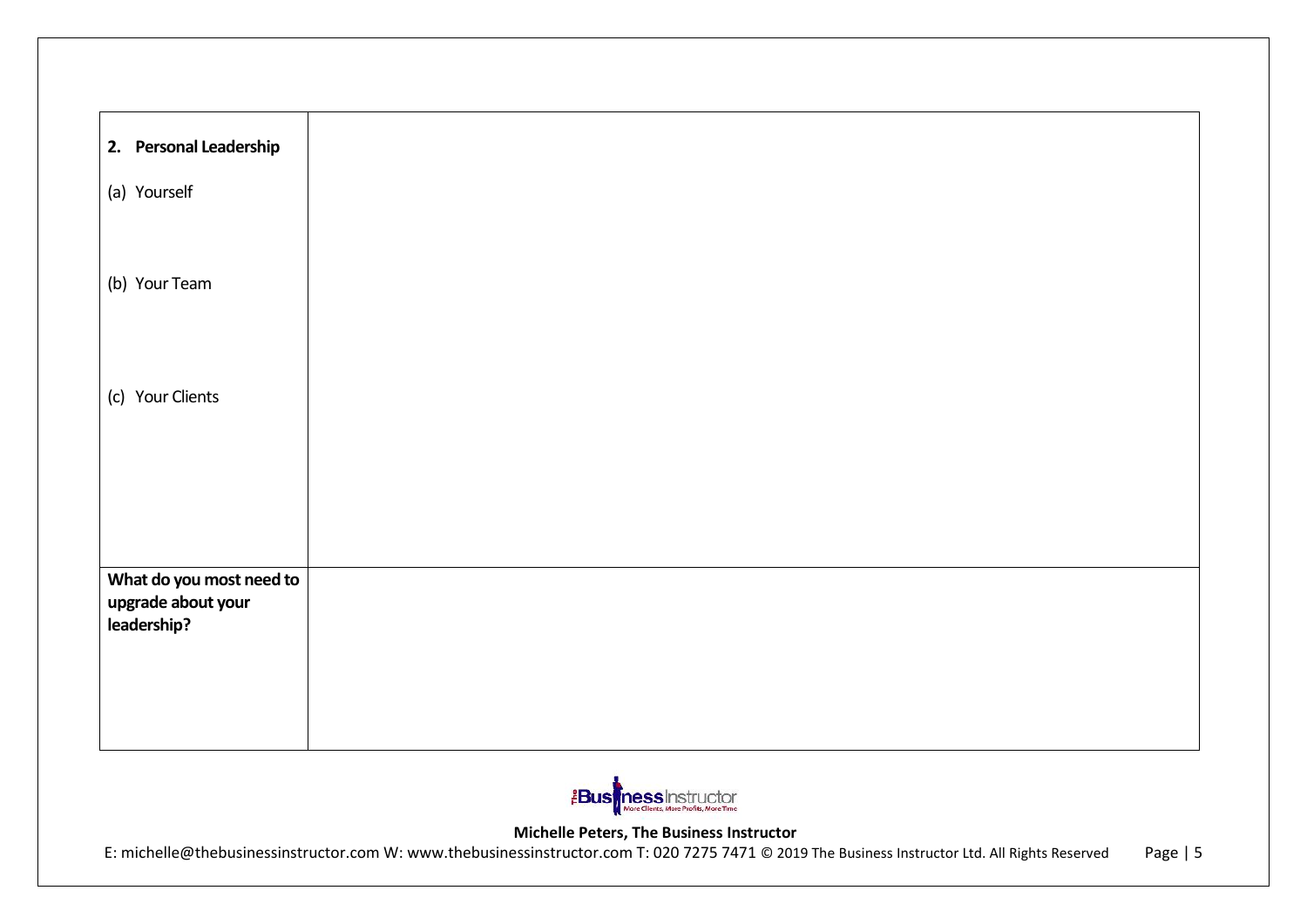



**Michelle Peters, The Business Instructor**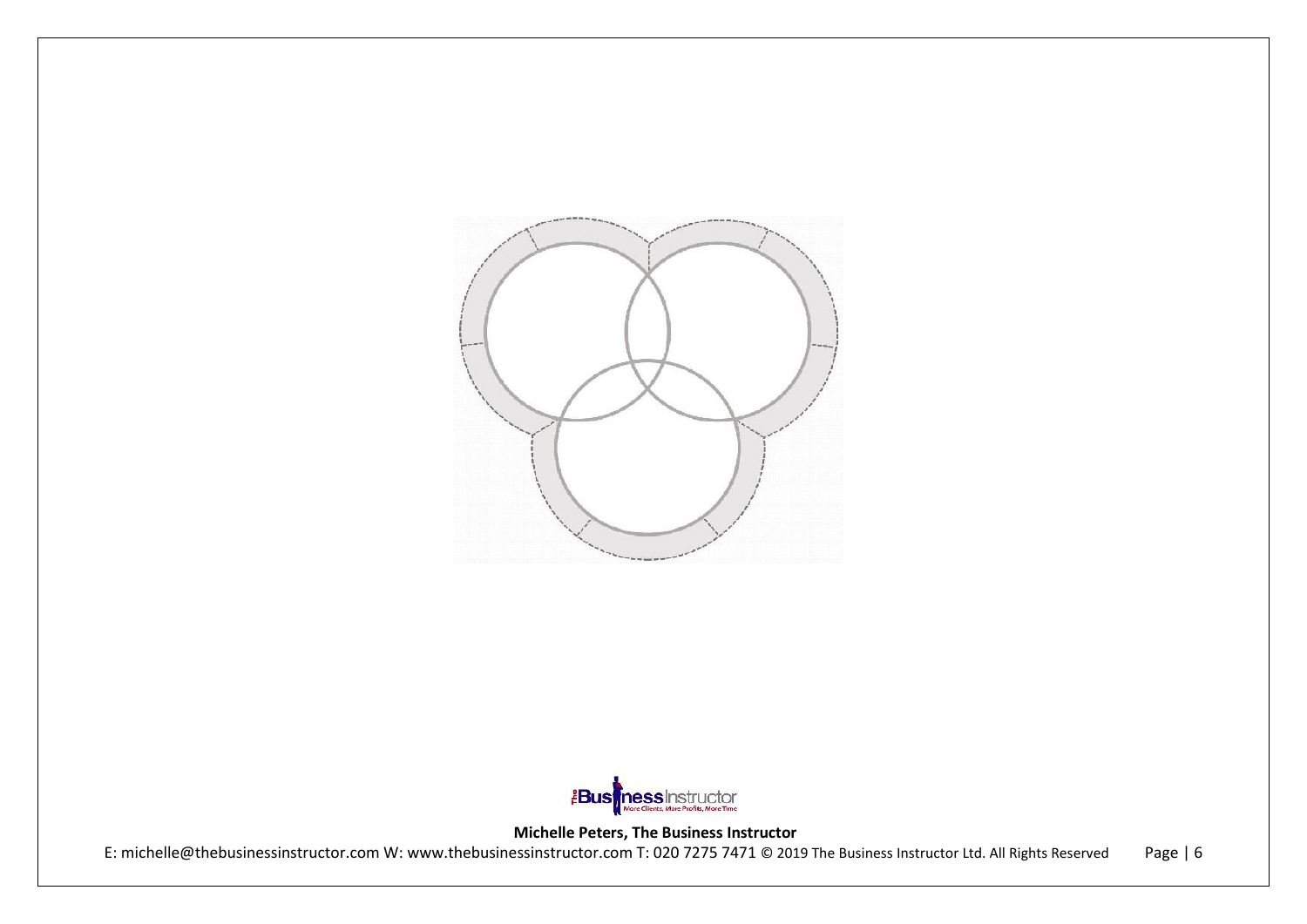# **3. Pivot** (a) Attract - Current Needs - Context - Consistency (b) Convert - Fees/Value - Skills - Process (c) Maximise - Delivery - Current Clients - Time/Focus



**Michelle Peters, The Business Instructor**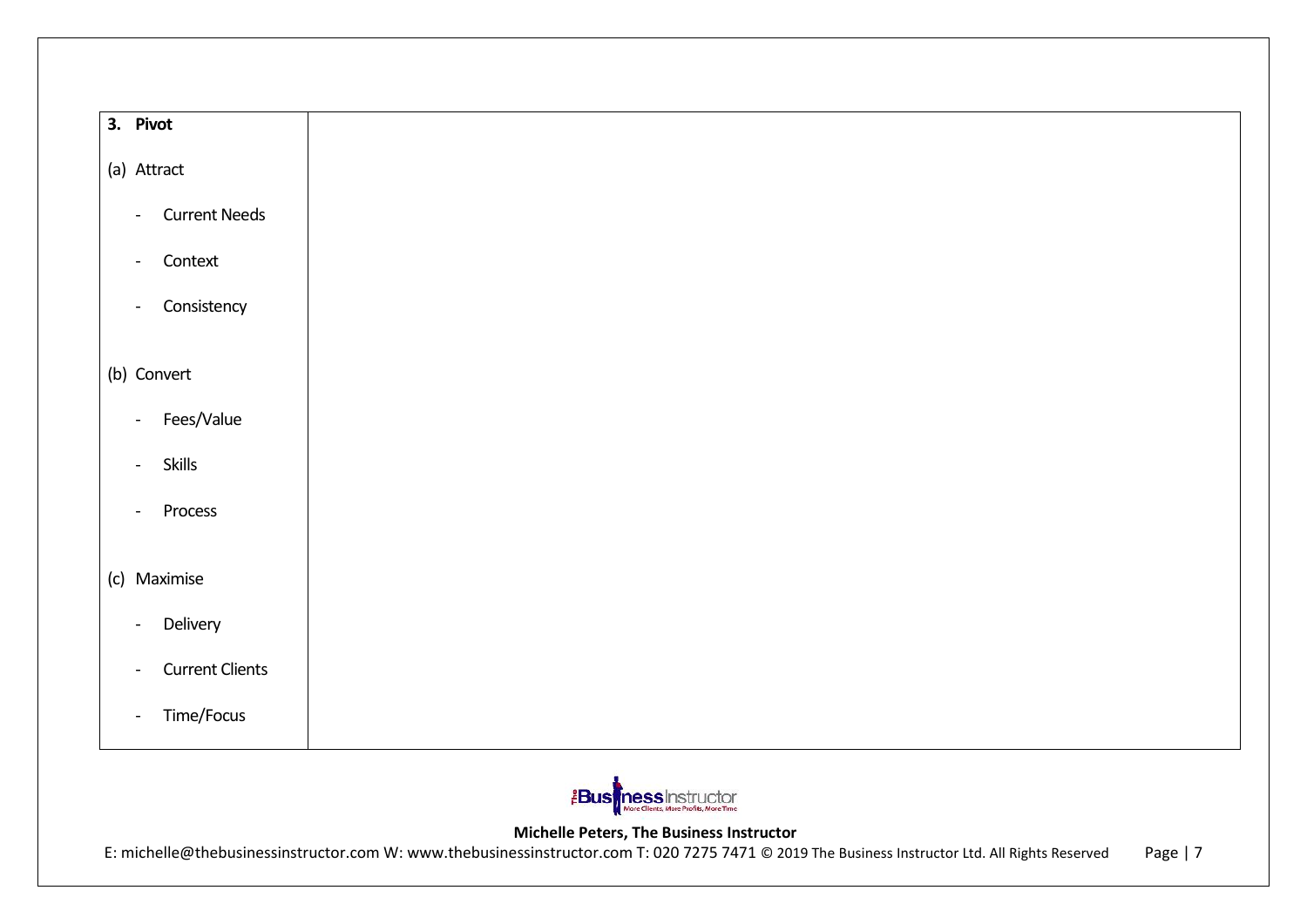### **NEXT STEPS**

| <b>Step</b> | <b>Notes</b> |
|-------------|--------------|
|             |              |
| и<br>T.     |              |
|             |              |
| 2.          |              |
|             |              |
| 3.          |              |
|             |              |
|             |              |
|             |              |
|             |              |
|             |              |



**Michelle Peters, The Business Instructor**